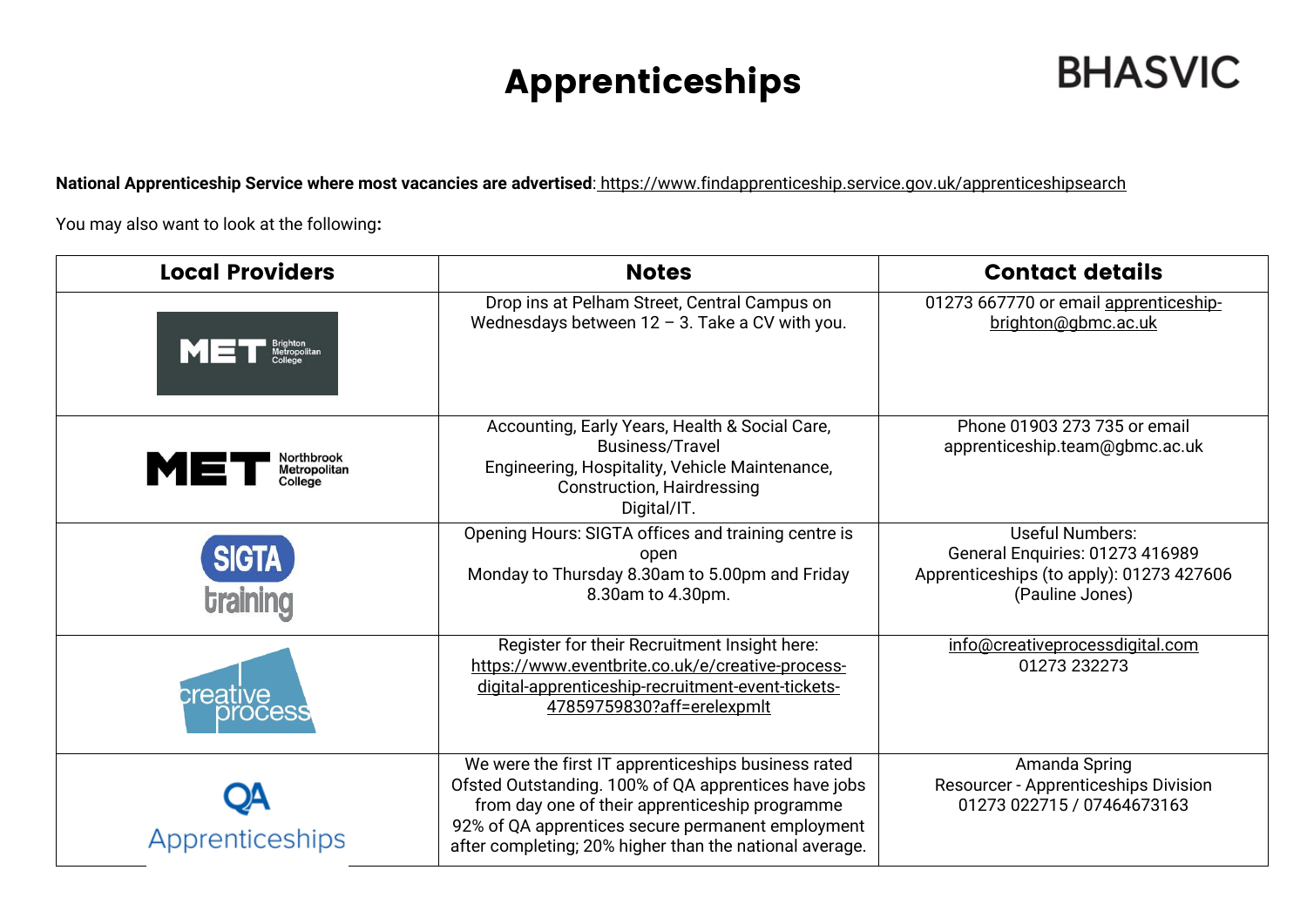| FURTHER MY FUTURE                                          | It's designed for anyone aged 16-24, searching for their<br>ideal career. Working with local employers, we find<br>opportunities and give you a choice, allowing you to<br>create the best possible route to success and<br>#BeSomething<br>If you're unsure about what an apprenticeship can offer,<br>whether university is for you, or just want to learn more<br>about all the opportunities that await, we'd love to chat<br>with you!                                                                                                                                                                          | https://www.furthermyfuture.com/candidates-<br>signup or email<br>candidates@furthermyfuture.com                                    |
|------------------------------------------------------------|----------------------------------------------------------------------------------------------------------------------------------------------------------------------------------------------------------------------------------------------------------------------------------------------------------------------------------------------------------------------------------------------------------------------------------------------------------------------------------------------------------------------------------------------------------------------------------------------------------------------|-------------------------------------------------------------------------------------------------------------------------------------|
| <b>East Sussex College Group</b><br><b>EAST<br/>SUSSEX</b> | Sussex Downs College is the largest provider of further<br>education in East Sussex delivering high quality<br>education, training and skills for young adults entering<br>the job market for the first time, entrepreneurs<br>establishing new businesses and employers seeking to<br>develop the skills of their current workforce.<br>Sussex Coast College Hasting is one of the largest<br>providers of Apprenticeships in the South East.<br>Our success is due to our dedicated team who support<br>both our apprentices and employers. Talk to us today to<br>find out how apprenticeships could benefit you. | Tel: 030 300 39474 or email:<br>apprenticeshipenquiries@sussexdowns.ac.uk<br>Tel: 01424 458340<br>apprenticeships@sussexcoast.ac.uk |
| <b>Crawley</b>                                             | The Job Shop at Crawley College offer a recruitment<br>service for candidates interested in apprenticeships.<br>The Job Shop team will be able to answer any<br>questions you have regarding apprenticeships and will<br>be able to help you apply for any vacancies they<br>currently have on offer in the local area.<br>For more information call 01293 442341 or email<br>jobshop@crawley.ac.uk.                                                                                                                                                                                                                 | 01293 442200 (press 4) or email<br>employers@crawley.ac.uk.                                                                         |
| <b>Chichester</b><br>college                               | Higher and Degree level, Agriculture, Catering and<br>Hospitality, Construction, Creative, engineering, equine,<br>hair & beauty, Health, Social Care and Early Years,<br>Horticulture, Motor Industry                                                                                                                                                                                                                                                                                                                                                                                                               | https://chichester.ac.uk/content/contact-<br><b>business</b><br>info@chichester.ac.uk<br>01243 786321                               |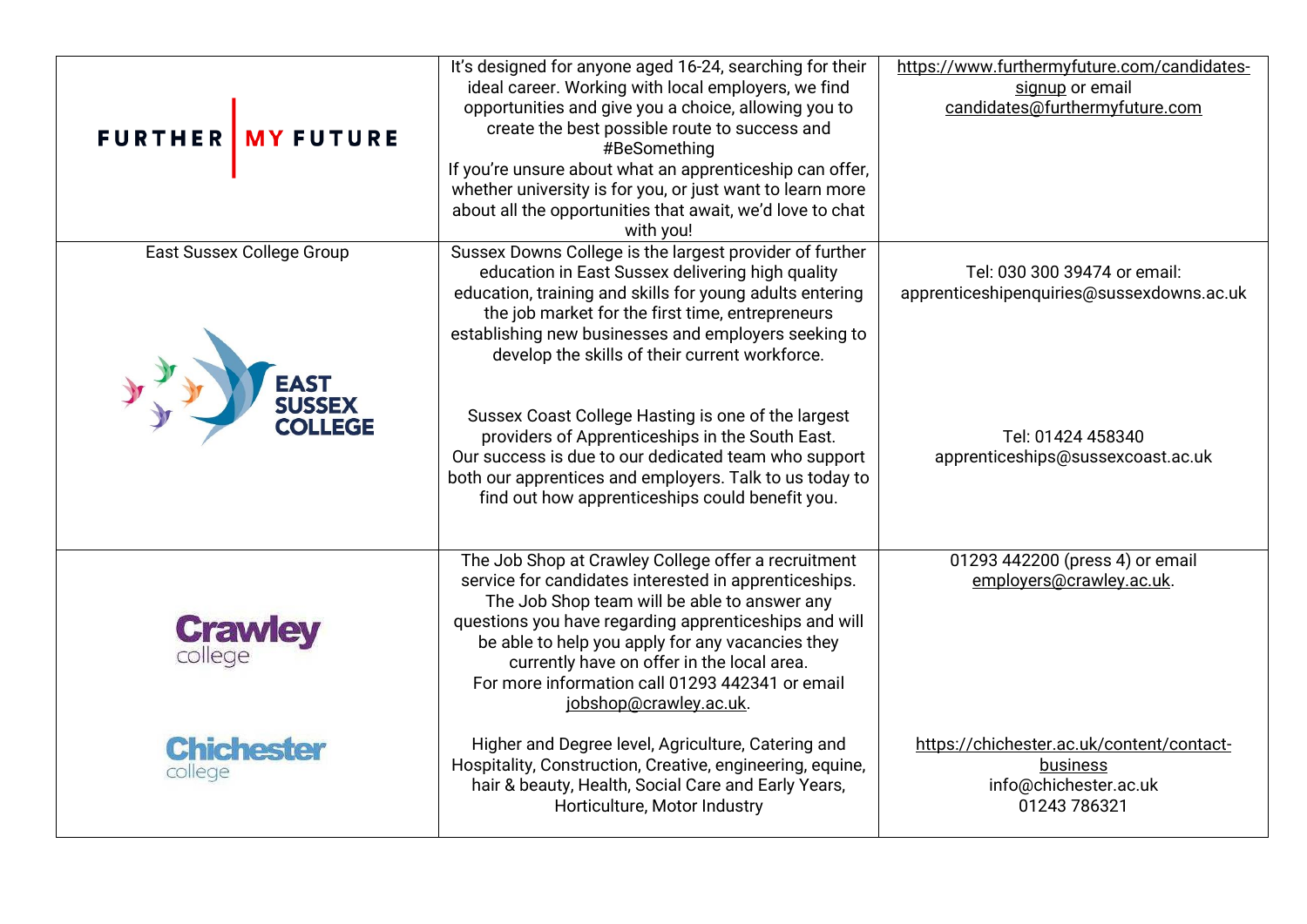